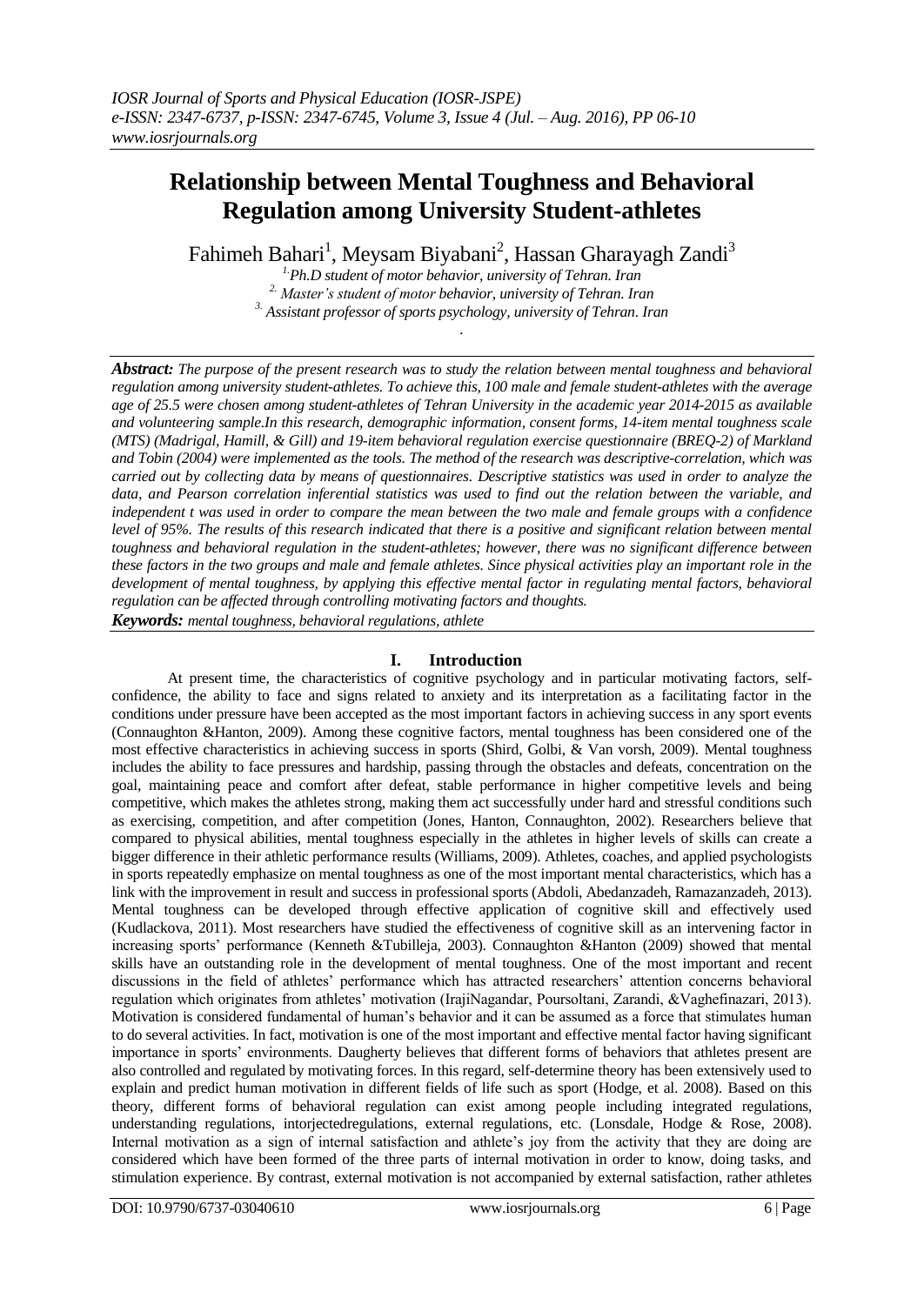### *Relationship between Mental Toughness andBehavioral Regulation among University Student-athletes*

keep on doing sports activities well only because of receiving reward, attracting people's attention or their satisfaction. External motivation is not stable and only helps promote the performance of athletes for a very short time (Pelletier, 2007). Introjected and external regulations determined by self-determine theory happen when an athlete is trying to achieve reward or escape from punishment. Over time, external behavioral regulation can be internal to some extent, or in other words, it can be said that external controls are not required to maintain the behavior. Researchers state that internal motivation is an important variable that causes and maintains regulated sports behaviors. On the other hand, external motivation is also important in the primary stages of exercising, and as external motivation increases, athletes decrease their exercising level (Bassets, Herreros,&Brosa, 2007). Based on what was mentioned before, it can be concluded that understanding and studying different mental factors such as mental toughness and behavioral regulation factor, which are sought by the researcher in present study, can be effective in success, performance and behavior of the athlete and be considered as a distinct characteristic among athletes. In this regard, in one study Ragab (2015) studied the effect of mental toughness on contrastive skills in 18 elite handball players in 8 weeks under mental toughness instruction. The information was collected using mental toughness questionnaire (MTQ) Kalaf, et al. (2002) and contrastive sports skills questionnaire. Results showed that there was a significant difference between the control group and the experimental group with regard to mental toughness factors and contrastive sports skill, and that successful performance of athletes is related to their mental toughness as well as contrastive sports skills. Dishman, et al. (2015), studied motivation and behavioral regulation of physical activities in the students of junior high school. They indicated that motivation was related to physical activities and a change in behavioral regulation was effective on it through physical activities. Aboli, Abedanzadeh, and Ramazanzadeh (2013) studied the relation between mental toughness and cognitive strategies in 100 university male student-athletes. Their results revealed that there is a positive and significant relation between mental toughness and micro scales of activating, tranquilizing, imagination, and attention control in the two dimensions of exercise and competition. Phillip, et al. (2012) indicated that external regulations has a weak relation with physical activities. In this research, regression analysis results found that the identifying variable of behavioral regulations is prerequisite of predicting physical activities. In a research concerning coaches and students, Rodenbeck (2008) stated that there is a significant relation between motivating atmosphere of coaches and internal motivation of students. According to the studies mentioned above, in which each involved studying several factors concerning mental toughness and behavioral regulation individually, and considering the fact that the statistical sample in most studies carried out included mental toughness of elite and professional athletes, the level of student-athletes was different with that of professional athletes and mental toughness criteria may be different with that of professional athletes (Rahmati &Naimikia, 2015). And considering the limitations of the previous studies concerning the relation between these two components, doing the present study seems necessary. Therefore, the present study deals with studying this issue that whether there is a relation between mental toughness and behavioral regulation of studentathletes.

### **II. Research method**

The method of this research is descriptive-correlation, which was carried out by collection data from the questionnaires. The statistical population of this study was formed of male and female student-athletes who were members of sports teams of Tehran University in academic year 2015-2016 in different sports (individual and team), with an average age of 25.5, both from bachelors and masters degrees. According to the Cochran formula, out of the above-mentioned population 100 people (50 males and 50 females) participated in the project as volunteers. In this research, demographic information, consent forms, 11-item mental toughness questionnaire (Madrigal, Hamill, & Gill, 2013), with internal uniformity (0.87) and stability (0.85) in Iranian student-athletes (Kashani, Shiri, and Monaseri, 2014), as well as 19-item behavioral regulation exercise questionnaire (BREQ-2) Markland and Tobin (2004), with validity of 0.7 in Iranian student-athlete (Farmanibar, Niknami, Heidarnia, &Hajizadeh, 2009), were used in order to evaluate various regulations in behavior in sports, which is based on the self-determine theory divided in five micro scales of reluctance, external regulation, introjected regulation, identity regulation, and internal regulation. Participants were randomlychosen through the announcements existing in training places, sports events and sports facilities available in the university. Detailed information regarding the research for athletes who were active on a competitive level was mentioned on the announcements, and after the participants announced their preparationfor the study, consent forms were completed before the data collection wascarried out, and then the original questionnaires were collected. In this research, participation of the students was completely voluntarily and they were allowed to withdraw themselves from the questionnaire anytime. Moreover, the participants were made sure, that their answers would be kept private, and that they would be used only in the direction of the research goal, so that the subjects would choose their answers precisely. In order to avoid bias toward society desirability among participants, they were informed that the research results would not have any effect on the relevant sports they would choose. To observe all moral and ethical aspects of research, the researcher providedthe best environment possible for the subjects. In the present study, descriptive statistics was used to measure frequencies, determine the central indices, distribution, drawing tables and charts. Furthermore, Pearson correlation was used in the inferential statistics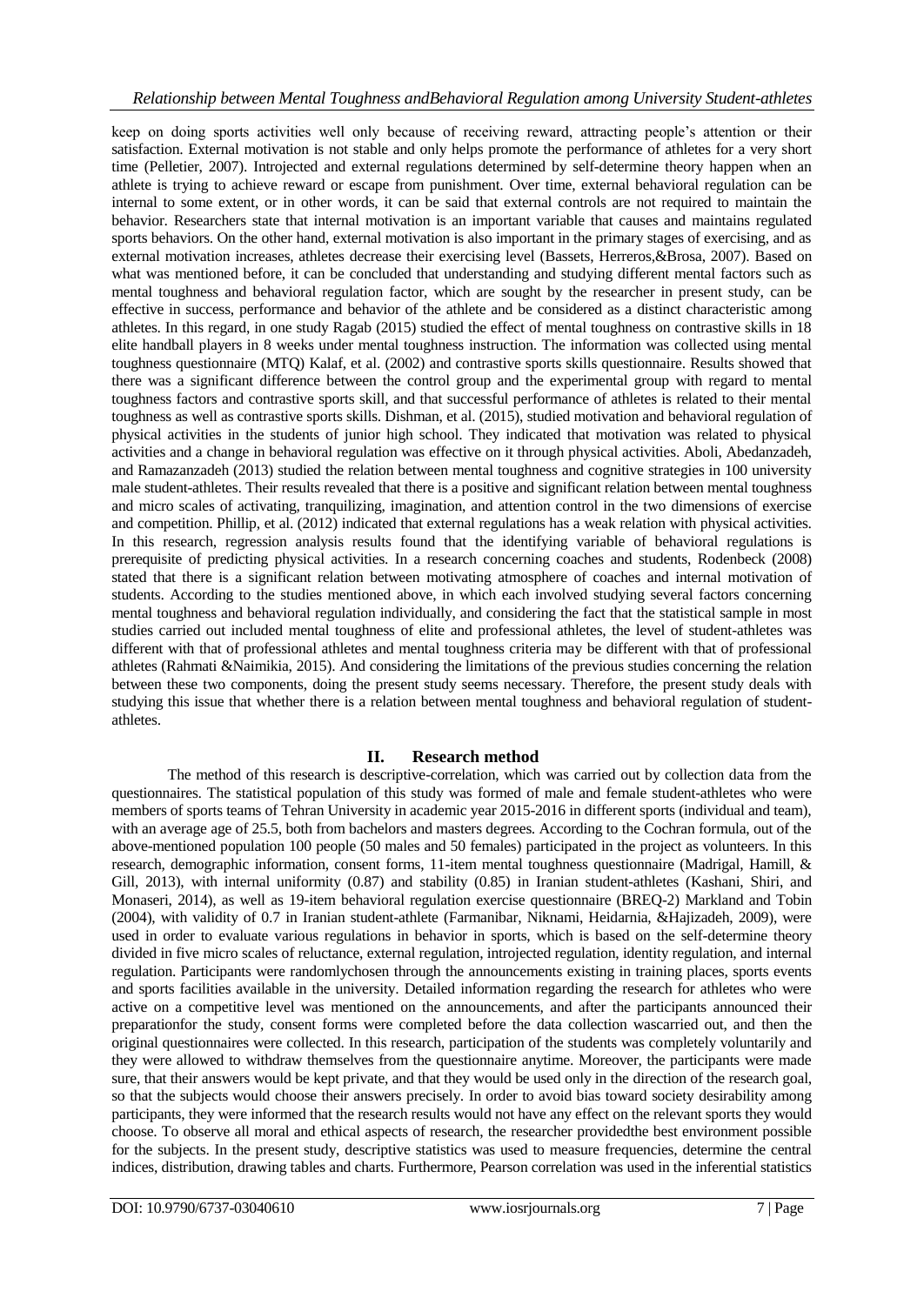to find out the relation between variables, and the independent t was used to compare the mean between the two groups of female and male students with the confidence level of 95%. Moreover, all statistical calculations were performed by the software spss20.

## **III. Findings**

**Table 1** shows description of mean, standard deviation and maximum and minimum data relevant to the variables of mental toughness and behavioral regulation in female and male student-athletes.

| Table1. standard deviation, and maximum and minimum data relevant to the variables of mental toughness and behavioral regulation |           |     |            |    |          |       |         |                    |
|----------------------------------------------------------------------------------------------------------------------------------|-----------|-----|------------|----|----------|-------|---------|--------------------|
| in female and male student-athletes                                                                                              |           |     |            |    |          |       |         |                    |
|                                                                                                                                  |           |     | Variable   | No | min      | max   | Mean    | Standard deviation |
| Mental                                                                                                                           | toughness | and | behavioral | 50 | $-51/00$ | 78/00 | 48/5600 | 21/09856           |
|                                                                                                                                  |           |     | regulation |    |          |       |         |                    |
|                                                                                                                                  |           |     |            | 50 |          |       |         |                    |

Table 2 shows the test results of Pearson correlation coefficient concerning the amount of relation between mental toughness and behavioral regulation of male and female student-athletes. The results showed that there is a significant relation between mental toughness and behavioral regulation of both male and female student-athletes.

**Table 2.** Test results of Pearson correlation coefficient concerning the amount of relation between mental toughness and behavioral regulation of male and female student-athletes

| Variable                                                                |                    | R.m        | Sig.m      | R.f                  | Sig.f                |  |  |
|-------------------------------------------------------------------------|--------------------|------------|------------|----------------------|----------------------|--|--|
| Mental toughness                                                        | Correlation rate   |            | $0/419$ ** |                      | $0/322$ <sup>*</sup> |  |  |
|                                                                         | Significance level |            | 0/002      |                      | 0/023                |  |  |
|                                                                         |                    | 50         | 50         | 50                   | 50                   |  |  |
| Behavioral                                                              | Correlation rate   | $0/419$ ** |            | $0/322$ <sup>*</sup> |                      |  |  |
| regulation                                                              | Significance level | 0/002      |            | 0/023                |                      |  |  |
|                                                                         |                    | 50         | 50         | 50                   | 50                   |  |  |
| **. Correlation is significant at the $0/01$ & $0/05$ level (2-tailed). |                    |            |            |                      |                      |  |  |

The test results of independent t in table 3 showed that there is not any significant difference between the mean of mental toughness and behavioral regulation in the two groups of female and male student-athletes.

| Table 3. Test results of independent t for comparing mean difference between mental toughness and behavioral |
|--------------------------------------------------------------------------------------------------------------|
| regulation in the two groups of female and male student-athletes                                             |

|           | <b>Independent Samples Test</b>       |                                               |           |                              |        |                           |                    |                             |                                              |         |
|-----------|---------------------------------------|-----------------------------------------------|-----------|------------------------------|--------|---------------------------|--------------------|-----------------------------|----------------------------------------------|---------|
|           |                                       | Levene's Test<br>for Equality of<br>Variances |           | t-test for Equality of Means |        |                           |                    |                             |                                              |         |
|           |                                       | $\mathbf{F}$                                  | Sig.      | T                            | df     | Sig.<br>$(2 -$<br>tailed) | Mean<br>Difference | Error<br>Std.<br>Difference | 95% Confidence Interval of<br>the Difference |         |
|           |                                       |                                               |           |                              |        |                           |                    |                             | Lower                                        | Upper   |
| Mt(f)     | Equal<br>variances<br>assumed         | 0/722                                         | 0/39<br>8 | 0/268                        | 98     | 0/789                     | 0/40000            | 1/49357                     | $-2/56395$                                   | 3/36395 |
|           | Equal<br>variances<br>not.<br>assumed |                                               |           | 0/268                        | 94/867 | 0/789                     | 0/40000            | 1/49357                     | $-2/56517$                                   | 3/36517 |
| Breq(f,m) | Equal<br>variances<br>assumed         | 2/727                                         | 0/10<br>2 | $-1/064$                     | 98     | 0/290                     | $-4/10000$         | 3/85401                     | $-11/74815$                                  | 3/54815 |
|           | Equal<br>variances<br>not.<br>assumed |                                               |           | $-1/064$                     | 86/936 | 0/290                     | $-4/10000$         | 3/85401                     | $-11/76033$                                  | 3/56033 |

### **IV. Discussion and conclusion**

The purpose of the present research is to study the relationship between mental toughness and behavioral regulation in student-athletes. Findings indicated that there is a positive and significant relation between mental toughness and behavioral regulation in student athletes. Since no research was found, which could directly concern studying the relation between mental toughness and behavioral regulation, the present results is being studied with comparable and close researches. The results of this research was consistent with the findings of Ragab (2015),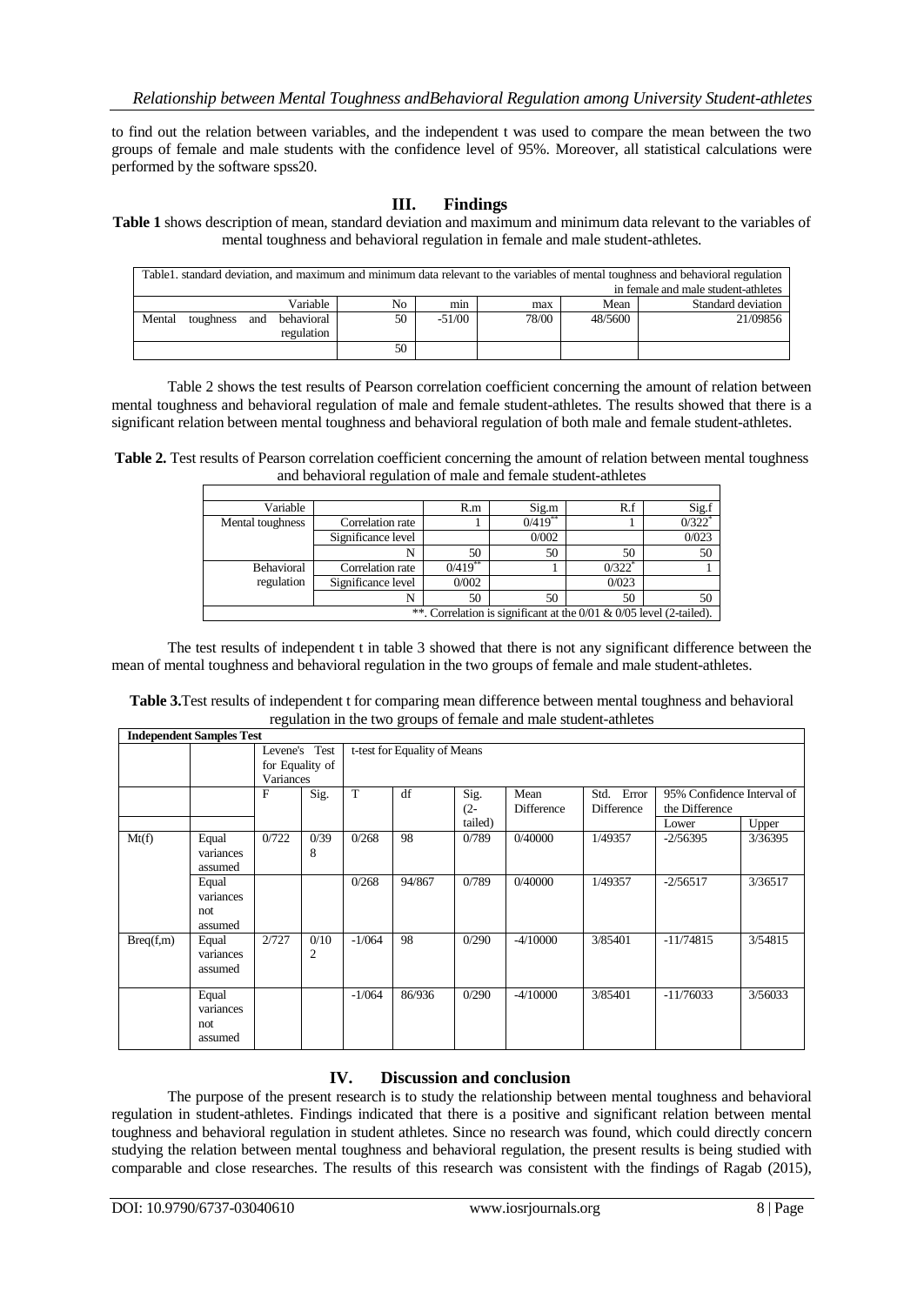concerning the effect of mental toughness on contrastive skills of the elite handball players; Disshman, et al. (2015), studying motivation and behavioral regulation of physical activity in junior high school students; Reifsteck, Gill, &Labban (2015), studying identity understanding, motivation and participation in sports in student-athletes; Rodenbeck (2008), the relation between the coaches' motivation atmosphere with internal motivation of students; Abdoli, Abedanzadeh, and Ramazanzadeh (2013), relation between mental toughness and cognitive strategies of male student-athletes. Whereas, this research is not consistent with the findings of the studies of Phillip, et al. (2012), concerning the relation between external regulations and physical activity; studies of Rahmati &Naimikia (2015), relation between mental toughness and emotional intelligence as well as the comparison between athlete and nonathlete students. Regarding the consistency, it can be said that many psychological variables have been identified so far, which have had an effect on athletes' success. Mental toughness is one of the variable, which have received special attention in psychological researches. Jones, Hanton, & Connaughton state that mental toughness is superiority and inherited or developed mental advantage, by the help of which the athlete can generally show a better performance in the conditions of match, exercise and even his own life compared to his rival and can specifically act with more determination, concentration and high self-confidence compared to his rival and hence he would possess more control over his thought and behavior under lots of pressure. Jones, et al. (2002), identified self-confidence, motivation and controlling effective factors, overcoming pressures and anxiety, concentration over performance, concentration concerning the life style and the factors of pain and hardship, which comprised the characteristics of tough performers, all being placed in an optimum level. According to Louver theory, athletes respond to toughness and mental stability in various ways, which results in relaxed, calm, and energetic feelings. This is because they have learnt the ability to increase the positive energy flow in critical conditions as well as thinking in their particular way enables them face the problems, pressures, and mistakes in any match with right attributes (Jones, et al. 2002). Since mental toughness in athletes is much more than non-athletes (Daneshyar&Bagheri, 2013), it seems that physical activities have been a great factor in increasing mental toughness level and hence regarding the regulation of mental factors especially controlling the thoughts, it has had an effect on motivation and emotion regulation. Therefore, it has had appositive and significant relation with behavioral regulation in student-athletes. Regarding the reasons of inconsistency, the type of the variable under study (physical activity) in the research of Phillip, et al. (2012); the type of variable under study (mental toughness with emotional intelligence); and type of athlete and non-athlete subjects in the research of Rahmati, Naimikia (2015) can be mentioned. This study showed that there is no significant difference between the mean of mental toughness and behavioral regulations in the two groups of female and male student athletes. The results, in this regard, were consistent with findings of Otaghsara and Baghani (2010), studying the relation between mental toughness and mental disorders; and Shin & Lee (2015), studying mental toughness of elite and non-elite female and male athletes. While they were inconsistent with the findings of Farrokhi, kashani and Motashare-e (2011) concerning their research about mental toughness of female and male athletes in contact vice non-contact sports and elite vice non-elite and beginner athletes; as well as the research by Nickolas, et al. (2009), regarding role of sex, success level, age, competition experience and kind of sports on mental toughness of male and female athletes.The reason regarding this difference is probably due to the dimension difference of the questionnaires used in these two studies for the tools used in the studies of above-mentioned researchers do not cover all dimensions of mental toughness questionnaire. Furthermore, the differences in the subjects' being elite were among other reasons the present study was inconsistent with the studies of Farrokhi, Kashani and Mortashae-e. The results of this study indicated that there was a positive and significant difference between the mental toughness and behavioral regulation in student-athletes, and that there was no significant difference between these factors in the two groups of female and male athletes. Since physical activities have an important role in the development of mental toughness (Daneshyar&Bagheri, 2013), with the help of this effective mental factor,regulation of mental factor can have effect on behavioral regulations by controlling motivation factors and thoughts. Therefore, it seems the relation between two mental factors can be effective in improving athletes' performance and as a result they can be studied further in future researches.

#### **References**

- [1]. IrajiNaghandar, Ramin; PoursoltaniZarandi, Hossein; VaghefiNazari, RahelehAl-sadat (2013); Determining validity and reliability of behavioral regulation questionnaire in sports, sports psychological studies magazine, No.6, pp.63-80
- [2]. 2-Daneshyar, Elham; Bagheri, Abdollah, (2013); Comparing mental toughness of individual and football team athletes, second international congress on science and football, Iran's national football academy
- [3]. Rahmati, Fourugh; Naimikia, Maliheh (2014); Relation between mental stability with emotional intelligence and comparing them by working on athlete and non-athlete students, Sports management and physical behavior research, 11 (22), 141-148
- [4]. Abdoli, Behrouz; Abedanzadeh, Rasoul; Ramazanzadeh, Hesam, (2013); Relation between mental stability and psychological strategies in athlete-students, Sports psychology studies magazine, No.3, pp. 39-50
- [5]. Farrokhi, Ahmad; Kashani, Valiallah&Motshari, Ebrahim (2011); Comparing mental toughness of male and female athletes in contact and non-contact sports in different skill level, physical behavior and sports psychology publication, No.8, Spring and summer, 2011, p.86
- [6]. Kashani, Valiallah; Shiri, Hajar, &Monaseri, Hamideh (2014); Persian version of Characteristics of psychometric and normalization of mental toughness scale in athlete-students; Research on university sports magazine; No.7; pp. 83-98